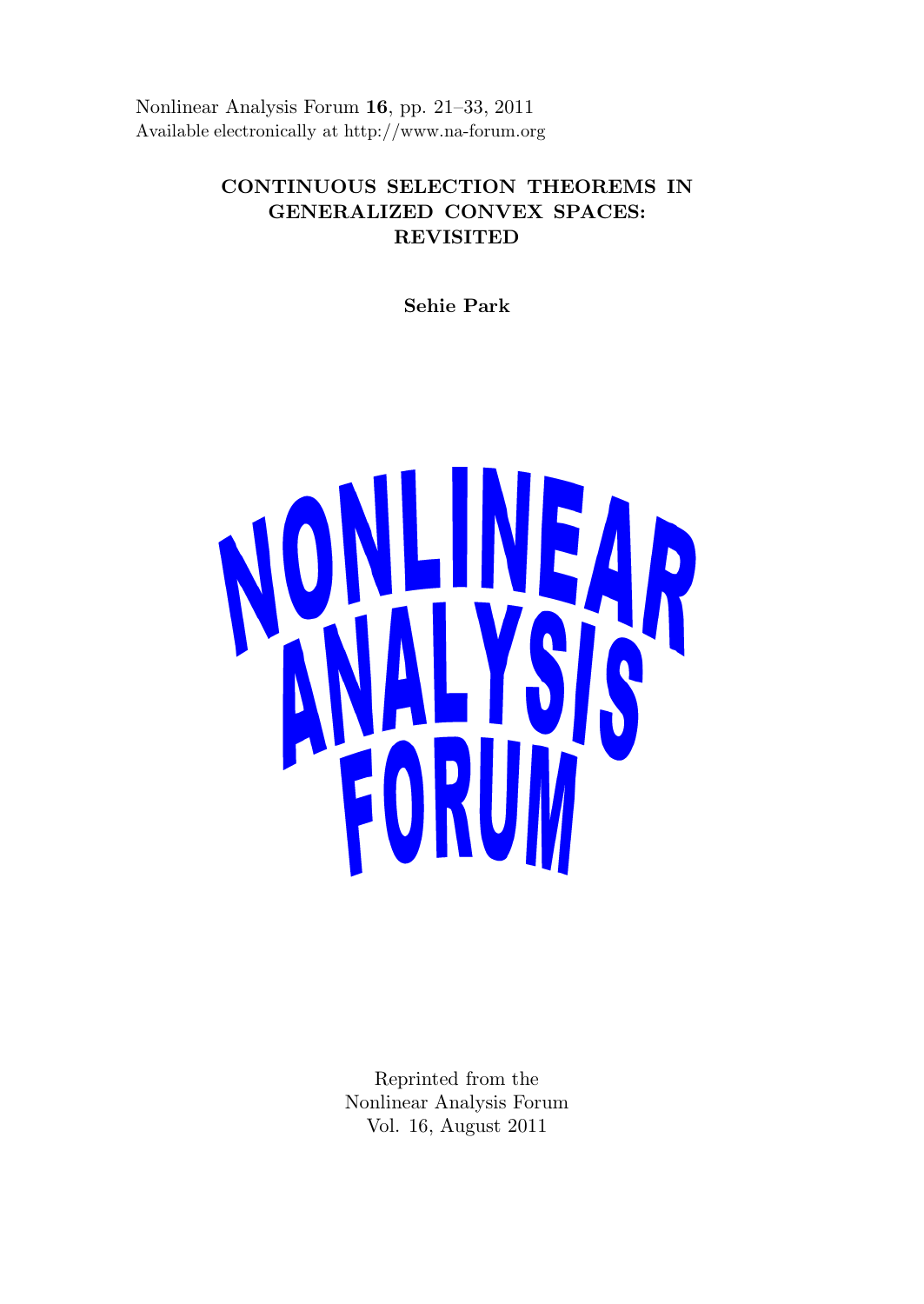Nonlinear Analysis Forum 16, pp. 21–33, 2011 Available electronically at http://www.na-forum.org

# CONTINUOUS SELECTION THEOREMS IN GENERALIZED CONVEX SPACES: REVISITED

### Sehie Park

The National Academy of Sciences, Republic of Korea, Seoul 137–044; and Department of Mathematical Sciences Seoul National University, Seoul 151–747, KOREA E-mail : shpark@math.snu.ac.kr, parkcha38@daum.net

Abstract. Since our previous work [25] appeared, some new results on continuous selection problem on G-convex spaces were obtained by a number of other authors. Some of them claimed to obtain already known results. In this paper, we show that selection theorems in [25] with a few generalized forms of them contain certain selection theorems in more than a dozen papers mainly appeared after [25].

#### 1. Introduction

The fixed point theory of multimaps in topological vector spaces has numerous applications in many fields in mathematical sciences. This theory began with the celebrated Kakutani fixed point theorem in 1941 on upper semicontinuous multimaps with closed convex values. Recall that Ernest Michael's groundbreaking theory of continuous selections on multimaps began in 1956 and was mainly concerned with the class of lower semicontinuous multimaps with closed convex values. For applications of Michael's selection theorems to fixed point theory, see [30].

It is well-known that any multimap from a paracompact (or Hausdorff compact) space to a convex space has a continuous selection whenever it has nonempty convex values and open fibers. This fact was first used by Browder [4,5] in order to establish the Fan-Browder fixed point theorem. Later, it was explicitly formulated by Ben-El-Mechaiekh, Deguire, and Granas [2,3] and Yannelis and Prabhakar [39], and has been applied by many authors.

Moreover, Horvath [15-17] extended the continuous selection theorem by replacing convex spaces by  $C$ -spaces (or  $H$ -spaces) due to himself. Later,

<sup>2010</sup> Mathematics Subject Classification: Primary 47H04, 47H10. Secondary 46A16, 46A55, 52A07, 54C60, 54H25, 55M20.

Key words and phrases: Generalized convex space, continuous selection problem, convex space,  $H$ -space,  $\phi_A$ -space, partition of unity.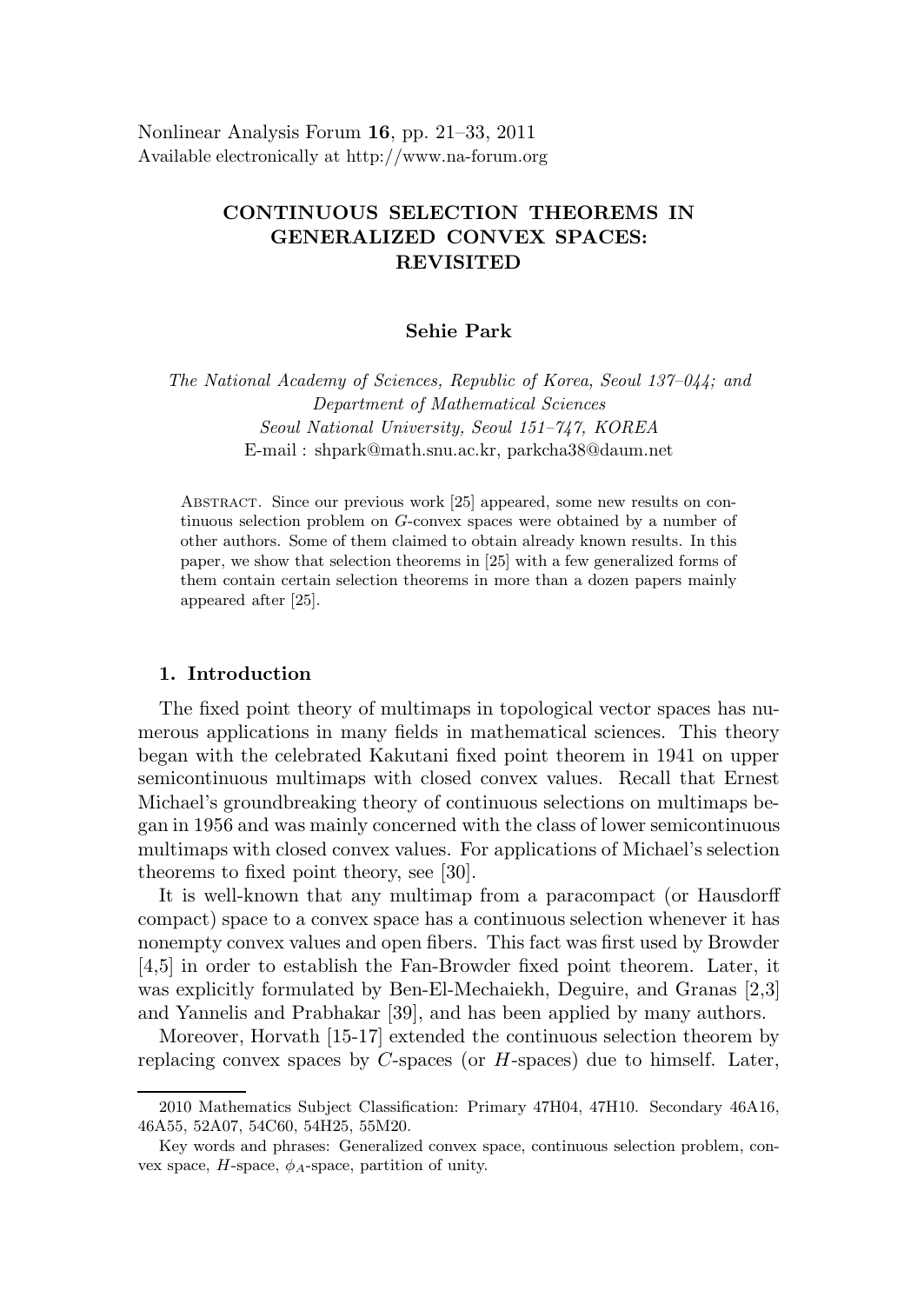the present author extended C-spaces to generalized convex spaces (or Gconvex spaces) and studied the KKM theory and fixed point theory on these spaces; see [23-29, 33-37].

In our earlier work [25] in 1999, we obtained some continuous selection theorems related to G-convex spaces. In fact, first, we showed that any multimap from a Hausdorff compact space to a G-convex space has a continuous selection whenever it has nonempty generalized convex values and open fibers. Second, if the domain is paracompact, we obtained a local selection result only. This was applied to selection theorems for convex spaces. In fact, in [25], some new results as well as generalizations of many known results were applied to fixed point theorems and existence of equilibria.

Actually, theorems in [25] unify, extend, or improve a large number of known results until that time. After [25] appeared, some results on continuous selection problem were further obtained by a number of other authors. Some of them claimed to obtain already known results. Our aim in this short paper is to clarify such rather confusing situation. In fact, we show that selection theorems in [25] with a few generalized forms of them contain certain selection theorems in more than a dozen papers mainly appeared after [25].

Section 2 deals with preliminaries on G-convex spaces and examples. In Section 3, we recall some selection theorems in [25] with a few generalized forms of them. Section 4 concerns with a list of more than a dozen papers mainly appeared after [25], which contain particular selection theorems to our results.

#### 2. Generalized convex spaces

A multimap or a map  $T : X \to Y$  is a function  $T : X \to 2^Y$  from a set X into the power set of a set Y. Let  $T^- : Y \to X$  be defined by  $x \in T^-(y)$  if and only if  $y \in T(x)$ . Let  $\langle D \rangle$  denote the set of all nonempty finite subsets of D.

This section concerns with the concepts and typical examples of generalized convex spaces:

**Definition.** A generalized convex space or a G-convex space  $(X, D; \Gamma)$ consists of a topological space X, a nonempty set D, and a multimap  $\Gamma$ :  $\langle D \rangle \to X$  such that for each  $A \in \langle D \rangle$  with the cardinality  $|A| = n + 1$ , there exists a continuous function  $\phi_A : \Delta_n \to \Gamma(A)$  such that  $J \in \langle A \rangle$  implies  $\phi_A(\Delta_J) \subset \Gamma(J).$ 

Here,  $\Delta_n$  is the standard *n*-simplex with vertices  $\{e_i\}_{i=0}^n$ , and  $\Delta_j$  the face of  $\Delta_n$  corresponding to  $J \in \langle A \rangle$ ; that is, if  $A = \{a_0, a_1, \ldots, a_n\}$  and  $J = \{a_{i_0}, a_{i_1}, \ldots, a_{i_k}\} \subset A$ , then  $\Delta_J = \text{co}\{e_{i_0}, e_{i_1}, \ldots, e_{i_k}\}$ . We may write  $\Gamma_A = \Gamma(A)$  for each  $A \in \langle D \rangle$ . In case  $X \supset D$ , the G-convex space is denoted by  $(X \supset D; \Gamma)$ .

For details on G-convex spaces, see [23-29, 33-37], where basic theory was extensively developed and lots of examples of G-convex spaces were given. Here we give only a few as follows: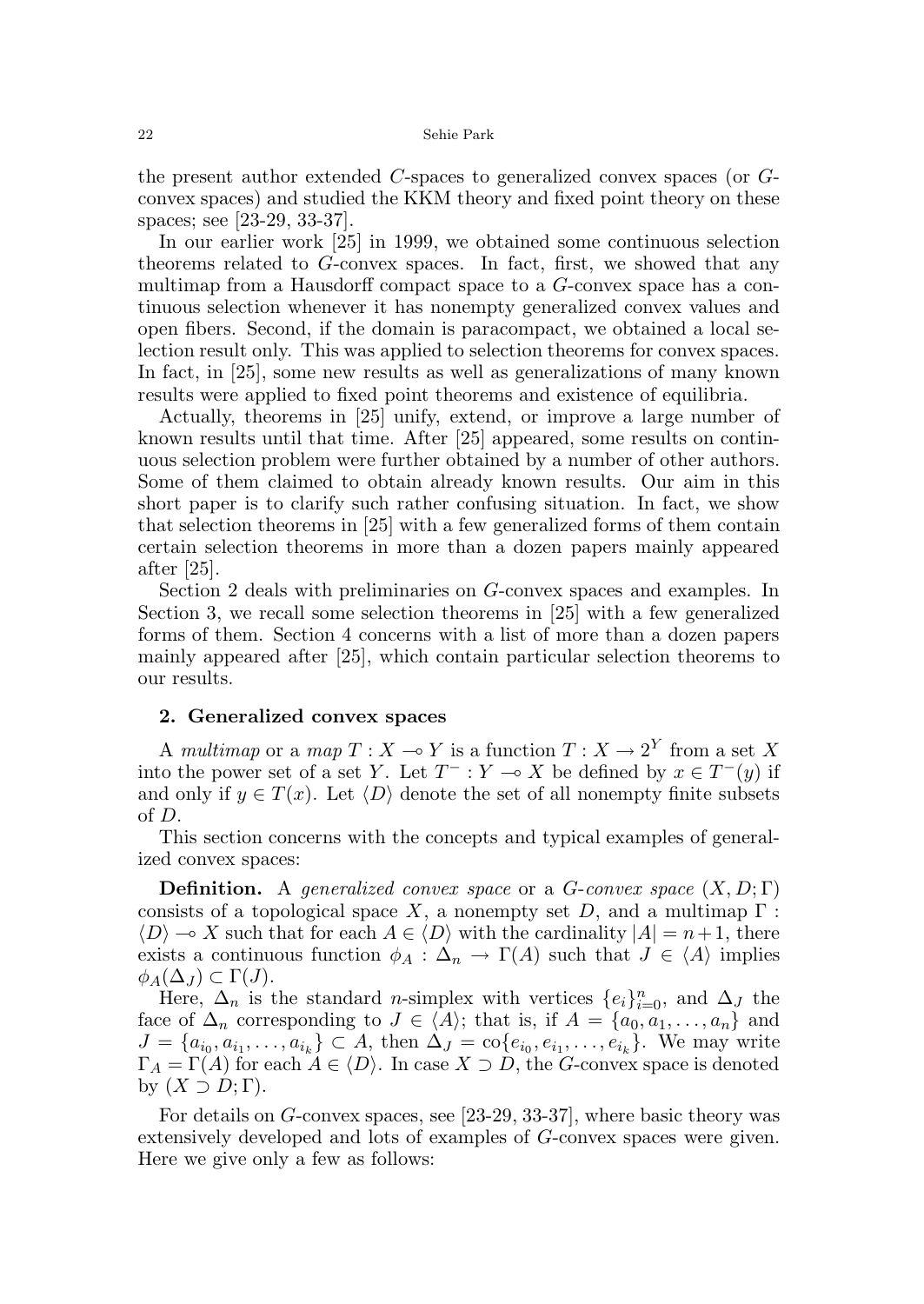#### Examples.

(1) A convex space  $(X, D; \Gamma)$  is a triple where X is a subset of a vector space,  $D \subset X$  such that  $\text{co } D \subset X$ , and each  $\Gamma_A$  is the convex hull of  $A \in \langle D \rangle$  equipped with the Euclidean topology. This concept generalizes the one due to Lassonde for  $X = D$ ; see [19].

(2) A G-convex space  $(X, D; \Gamma)$  is called an H-space if each  $\Gamma_A$  is  $\omega$ connected (that is, *n*-connected for all  $n \geq 0$ ) and  $\Gamma_A \subset \Gamma_B$  for  $A \subset B$ in  $\langle D \rangle$ . When  $X = D$ , an H-space reduces to a C-space due to Horvath [15,16].

(3) A space having a family  $\{\phi_A\}_{A\in\langle D\rangle}$  or simply a  $\phi_A$ -space

$$
(X,D;\{\phi_A\}_{A\in\langle D\rangle})
$$

consists of a topological space  $X$ , a nonempty set  $D$ , and a family of continuous functions  $\phi_A : \Delta_n \to X$  (that is, singular *n*-simplexes) for  $A \in \langle D \rangle$  with the cardinality  $|A| = n + 1$ . Every  $\phi_A$ -space can be made into a G-convex space; see [31].

A  $\phi_A$ -space is called a GFC-space by some authors and an FC-space by other authors when  $X = D$ .

In this paper, all paracompact spaces are Hausdorff. Note that every Hausdorff compact space is paracompact, and a paracompact space is normal.

For each locally finite open cover  $U$  of a normal space there is a partition of unity which is subordinate to  $\mathcal{U}$ .

A continuous selection  $f : X \to Y$  of a map  $T : X \to Y$  is a continuous function such that  $f(x) \in T(x)$  for all  $x \in X$ .

Throughout this paper, let X be a normal space and  $(Y, D; \Gamma)$  a G-convex space.

A multimap  $T : X \longrightarrow Y$  is called a  $\Phi$ -map provided that there exists a companion multimap  $S: X \to D$  satisfying

(a) for each  $x \in X$ ,  $M \in \langle S(x) \rangle$  implies  $\Gamma_M \subset T(x)$ ; and

(b)  $X = \bigcup \{ \text{Int } S^-(y) \mid y \in D \}.$ 

Recall that some authors adopted certain terminology related to condition (b) as follows: If S has nonempty values, then S has the local intersection property if and only if  $S^-$  is transfer open-valued and if and only if condition

$$
\bigcup \{ S^-(y) \mid y \in D \} = \bigcup \{ \text{Int } S^-(y) \mid y \in D \} \ [S^- \text{ is transfer open-valued}]
$$

holds. Someone also stated that S is *transfer open inversed valued*. Comments on such terminology, see [32].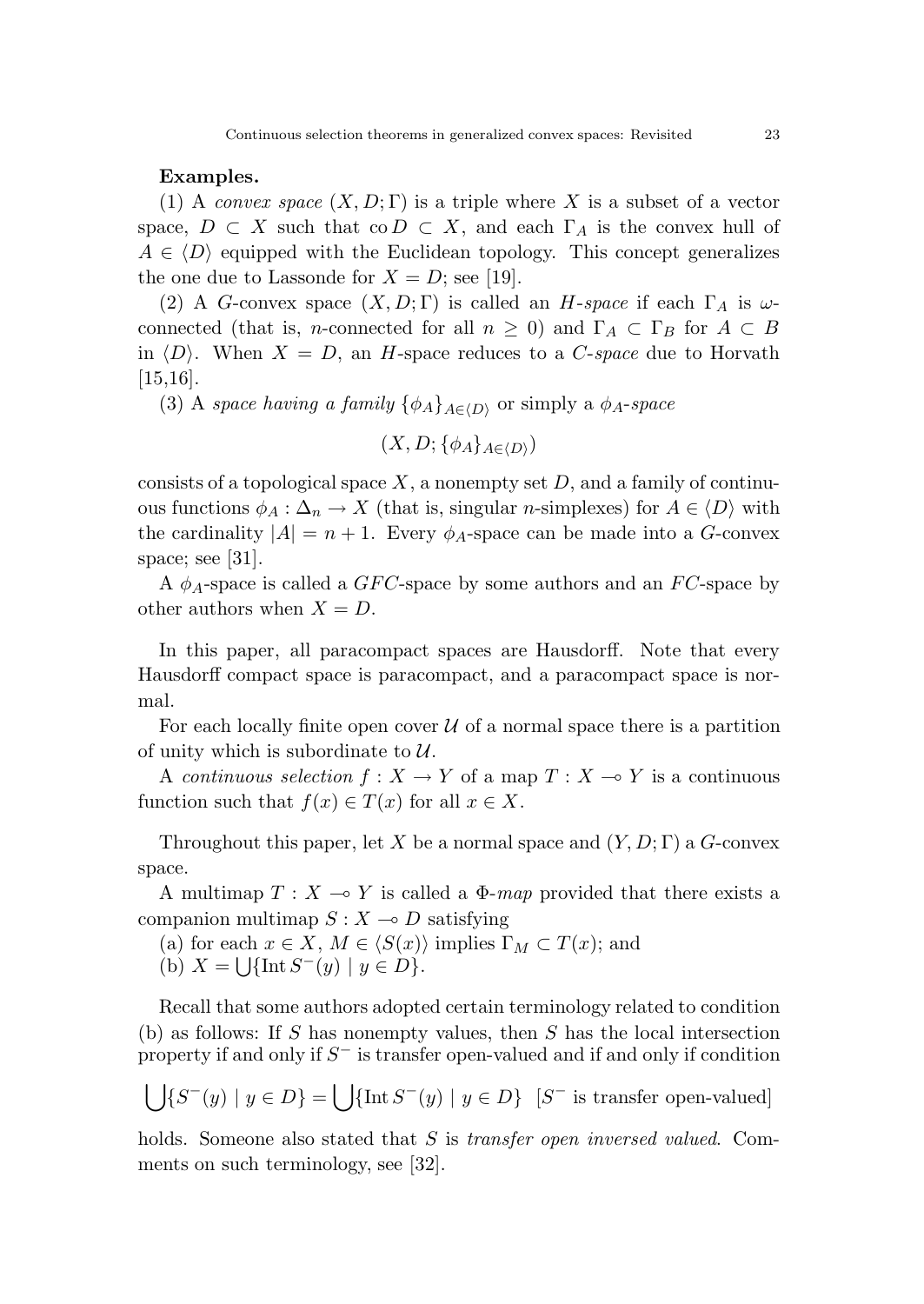#### 3. Selection theorems

In this section, we recall some continuous selection results given in [25] and add some new results related to them.

**Lemma 3.1.** Let X be a normal space,  $(Y, D; \Gamma)$  a G-convex space, and  $S: X \longrightarrow D$  a multimap such that

$$
X = \bigcup \{ \text{Int } S^-(y) \mid y \in A \}.
$$

for some  $A \in \langle S(X) \rangle$ . Then there exist a continuous map  $s : X \to \Gamma_A$  such that  $s(x) \in \Gamma(A \cap S(x))$  for all  $x \in X$ .

**Proof.** Let  $A := \{y_0, y_1, \ldots, y_n\} \in \langle D \rangle$  such that  $X = \bigcup_{i=0}^n \text{Int } S^-(y_i)$ . Note that  $y_i \in S(X)$  for all i. Since  $(Y, D; \Gamma)$  is G-convex, there exists a continuous map  $\phi_A : \Delta_n \to Y$  such that  $\phi_A(\Delta_n) \subset \Gamma_A$  and  $\phi_A(\Delta_j) \subset \Gamma_J$ for each  $J \in \langle A \rangle$ . Let  $\{\alpha_i\}_{i=0}^n$  be a partition of unity subordinated to the cover  $\{\text{Int } S^-(y_i)\}_{i=0}^n$  of the normal space X; that is,

- (1) for each  $i, \alpha_i : X \to [0,1]$  is continuous;
- (2) Supp  $\alpha_i \subset \text{Int } S^-(y_i)$  for each *i*; and

(3) for each  $x \in X$ ,  $\sum_{i=0}^{n} \alpha_i(x) = 1$ .

Define a continuous map  $p: X \to \Delta_n$  by

$$
p(x) = \sum_{i=0}^{n} \alpha_i(x)e_i = \sum_{y_i \in A_x} \alpha_i(x)e_i \text{ for } x \in X,
$$

where  $\{e_i\}_{i=0}^n$  are vertices of  $\Delta_n$ ,

$$
y_i \in A_x \subset A \Longleftrightarrow \alpha_i(x) \neq 0 \Longrightarrow x \in \text{Int } S^-(y_i) \Longrightarrow y_i \in S(x)
$$

and hence  $A_x \in \langle A \cap S(x) \rangle$  and  $p(x) \in \Delta_{A_x}$ . Therefore,

$$
(\phi_A \circ p)(x) \in \phi_A(\Delta_{A_x}) \subset \phi_A(\Delta_{A \cap S(x)}) \subset \Gamma(A \cap S(x))
$$

and  $s := \phi_A \circ p : X \to Y$  is a continuous map such that  $s(x) \in \Gamma(A \cap S(x))$ .

Remark. Lemma 3.1 was first given in [28, Theorem J] and [29, Lemma 3.1. When  $X = K$  is Hausdorff compact, then Lemma 3.1 reduces to [25, Lemma 1], which originates from Browder's proof [4,5] of the so-called Fan-Browder fixed point theorem.

The following extends a part of [25, Theorem 1]:

**Theorem 3.2.** Let X be a normal space,  $(Y, D; \Gamma)$  a G-convex space,  $T : X \longrightarrow Y$  a  $\Phi$ -map with a companion map  $S : X \longrightarrow D$  such that

$$
X = \bigcup \{ \text{Int } S^-(y) \mid y \in A \}.
$$

for some  $A \in \langle S(X) \rangle$ .

Then we have the following:

(i) T has a continuous selection  $f: X \to Y$  such that  $f(X) \subset \Gamma_A$ . More precisely, if  $|A| = n + 1$ , there exist two continuous maps  $p : X \to \Delta_n$  and  $\phi_A : \Delta_n \to \Gamma_A$  such that  $f = \phi_A \circ p$ .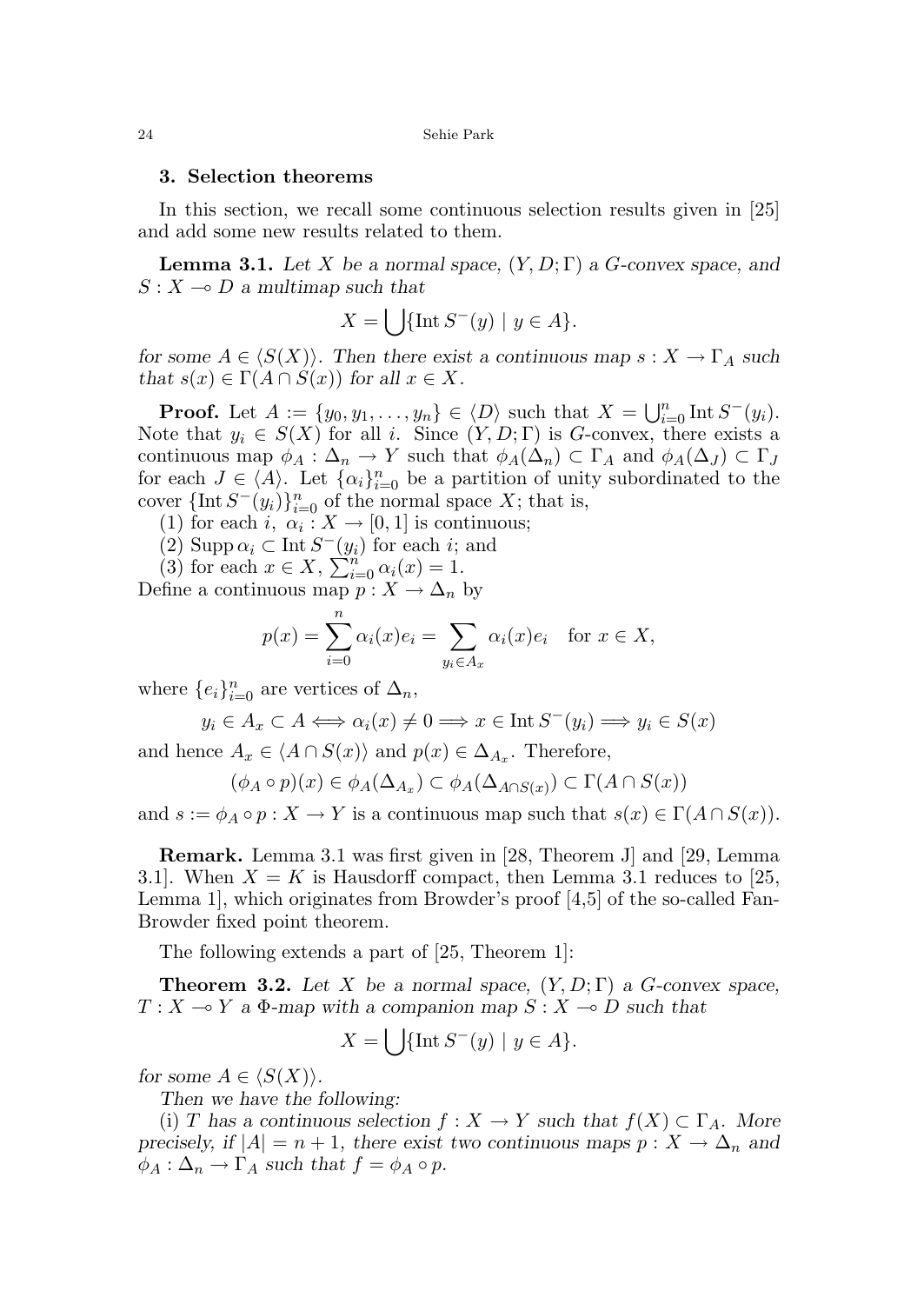(ii) If  $g: Y \to X$  is a continuous map, then there exists a  $y_0 \in Y$  such that  $y_0 \in T(g(y_0))$ .

(iii) If  $R : X \to Y$  is a map such that  $R^-$  has a continuous selection, then R and T have a coincidence point  $x_0 \in X$ ; that is,  $R(x_0) \cap T(x_0) \neq \emptyset$ .

**Proof.** (i) By Lemma 3.1, there exist a continuous map  $f = s : X \to Y$ such that  $f = \phi_A \circ p$  and

$$
f(x) \in \phi_A(\Delta_{A \cap S(x)}) \subset \phi_A(\Delta_n) \subset \Gamma_A \quad \text{for all} \quad x \in X.
$$

By (a),  $\Gamma(A \cap S(x)) \subset T(x)$  and hence f is the required continuous selection of T.

(ii) Since  $q: Y \to X$  is continuous, as in the proof of Lemma 3.1, the composition

$$
\Delta_n \xrightarrow{\phi_A} Y \xrightarrow{g} X \xrightarrow{p} \Delta_n
$$

has a fixed point  $v \in \Delta_n$  by the Brouwer fixed point theorem. Let  $y_0 =$  $\phi_A(v)$ . Since  $\phi_A \circ p$  is a selection of T by (i), we have

$$
(\phi_A \circ p)(g(y_0)) \in T(g(y_0)).
$$

Note that

$$
(\phi_A \circ p)(g(y_0)) = \phi_A(p \circ g \circ \phi_A)(v) = \phi_A(v) = y_0,
$$

and hence  $y_0 \in T(g(y_0))$ .

(iii) Let  $g: Y \to X$  be a continuous selection of the multimap  $R^-$ . Then for any  $y \in Y$ , we have  $g(y) \in R^-(y)$  or  $y \in R(g(y))$ . Since there exists a  $y_0 \in Y$  such that  $y_0 \in T(g(y_0))$  by (ii), we have

$$
y_0 \in R(g(y_0)) \cap T(g(y_0)).
$$

**Remark.** Note that if X is a compact subset of a Hausdorff space, Theorem 3.2 reduces to  $[25,$  Theorem 1 (i)-(iii)].

It should be noted that in case  $Y$  is a convex subset of a topological vector space (t.v.s.), Theorem 3.2 is very useful. We now show that Theorem 3.2 also works when  $Y$  is a certain non-convex subset.

Recall that a nonempty subset Y of a t.v.s. E is called *almost convex* [14] if for any neighborhood V of the origin 0 of E and for any finite set  $\{y_1, \ldots, y_n\}$ of Y, there exists a finite set  $\{z_1, \ldots, z_n\}$  of Y such that  $z_i - y_i \in V$  for all  $i = 1, \ldots, n$  and  $\text{co}\{z_1, \ldots, z_n\} \subset Y$ .

Clearly, each convex set is almost convex, but the converse is not true in general.

**Lemma 3.3.** Any almost convex subset Y of a t.v.s. E is a  $G$ -convex space.

**Proof.** Fix a neighborhood V of 0 in E and let  $D = Y$ . For each  $A =$  $\{y_1, \ldots, y_n\} \in \langle Y \rangle$ , choose a set  $B = \{z_1, \ldots, z_n\}$  as above and define  $\Gamma_A =$ co B. Then  $(Y, D; \Gamma) = (Y, \Gamma)$  becomes a G-convex space.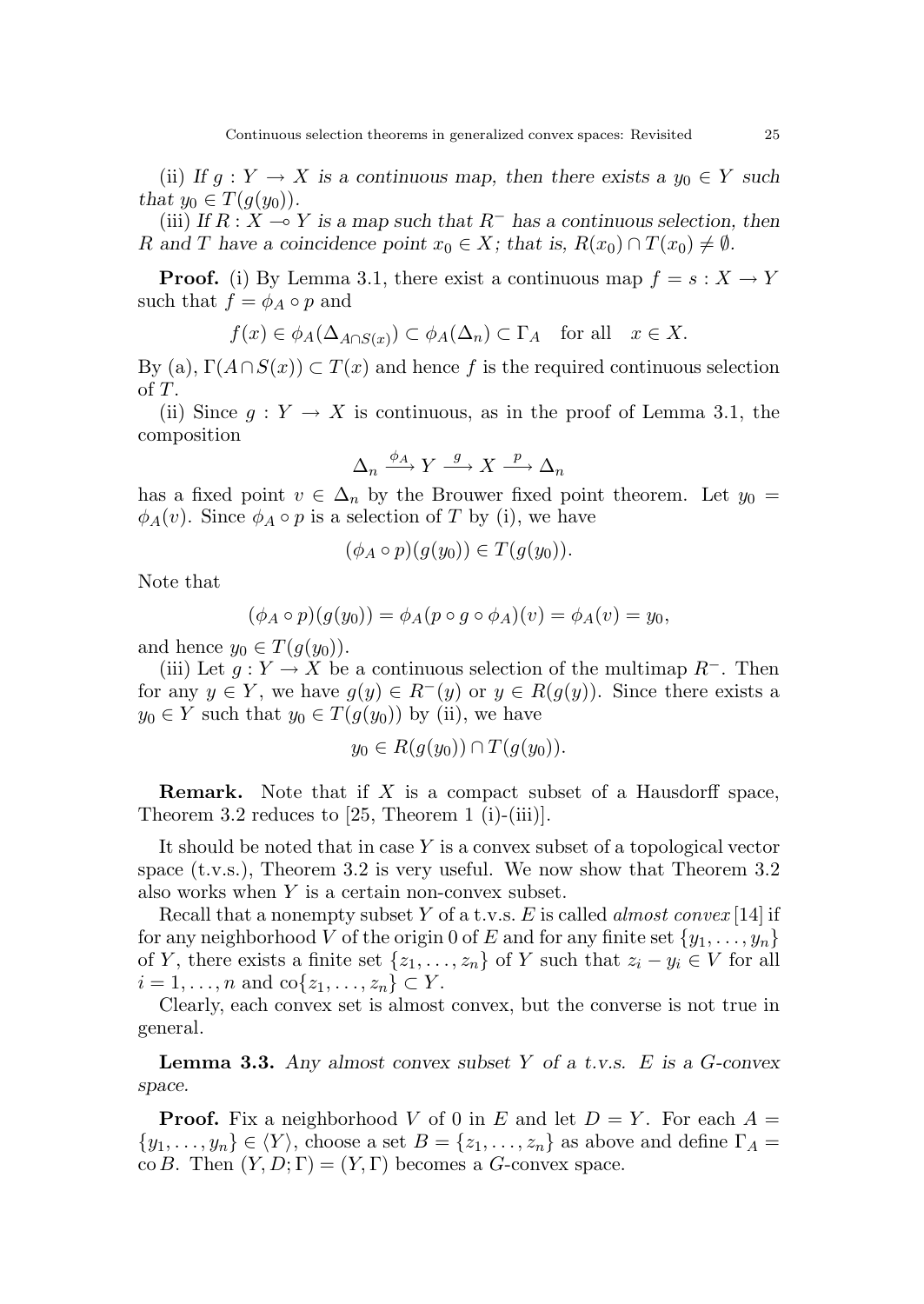Note that Lemma 3.3 provides us an example of a G-convex space and a new application of Theorem 3.2.

The following was given as [25, Theorem 8]:

**Theorem 3.4.** Let X be a paracompact space,  $(Y, D; \Gamma)$  an H-space, and  $T : X \longrightarrow Y$  a  $\Phi$ -map. Then T has a continuous selection.

Remark. In [25], we noted that it was not known yet whether Theorem 3.4 holds for any G-convex space  $(Y, D; \Gamma)$ . The following extension of Theorem 3.2(i) is the best of our solution to this matter:

**Theorem 3.5.** Let X be a normal space,  $(Y, D; \Gamma)$  a G-convex space,  $T : X \longrightarrow Y$  a  $\Phi$ -map with a companion map  $S : X \longrightarrow D$  such that

(1) the cover  $\{\text{Int } S^{-}(y) \mid y \in D\}$  of X has a locally finite refinement; and (2) for each  $A, B \in \langle D \rangle$  with  $B \subset A$  implies  $\phi_B = \phi_A|_{\Delta_n}$  where  $|B| =$  $n+1$ .

Then T has a continuous selection  $f: X \to Y$ .

**Proof.** Let  $\mathcal{U} := \{U_{\alpha}\}_{{\alpha \in I}}\}$  be the locally finite refinement in (1). Since X is normal, there is a continuous partition of unity  $\{\lambda_{\alpha}\}_{{\alpha}\in I}$  subordinated to  $U$  such that

$$
\forall \alpha \in I \quad \exists y_{\alpha} \in D \quad \text{such that } U_{\alpha} \subset \text{Int } S^-(y_{\alpha}).
$$

We may suppose that I is well-ordered. Let us define a map  $g: X \to \mathbb{R}^{\infty}$  $\bigcup_{r=0}^{\infty} \Delta_r$  by

$$
g(x) := \sum_{k=0}^{n} \lambda_{\alpha_k}(x) e_k \text{ for each } x \in X
$$

where  $N := \{y_{\alpha_0}, \ldots, y_{\alpha_n}\} = \{y_\alpha \in D \mid \lambda_\alpha(x) > 0, \alpha \in I\} \in \langle S(x) \rangle$  with  $\alpha_0 < \alpha_1 < \cdots < \alpha_n$ .

Let  $V_x$  be a neighborhood of x. Then it intersects a finite number of  $U_\alpha$ , say  $U_{\beta_0}, \ldots, U_{\beta_m} \in \mathcal{U}$ . Then, for any  $x' \in V_x$ , we have

$$
g(x') = \sum_{k=0}^{m} \lambda_{\beta_k}(x') e_k
$$

and  $g(x)$  can also has the form

$$
g(x) = \sum_{k=0}^{m} \lambda_{\beta_k}(x) e_k.
$$

Therefore, for any  $x \in X$  and  $\varepsilon > 0$ , there exist an m and a  $V_x$  such that  $g(x), g(x') \in \Delta_m$  for  $x' \in V_x$  and

$$
dist_{\Delta_m}(g(x), g(x')) < \varepsilon.
$$

Hence  $q$  is continuous.

Since  $g(X) \subset \Delta_n \subset \Delta_m$ , we can define  $f := \phi_N \circ g$ . Then  $f = \phi_M \circ g$  for each  $M \in \langle D \rangle$  with  $N \subset M$  by (2). Hence f is well-defined and continuous.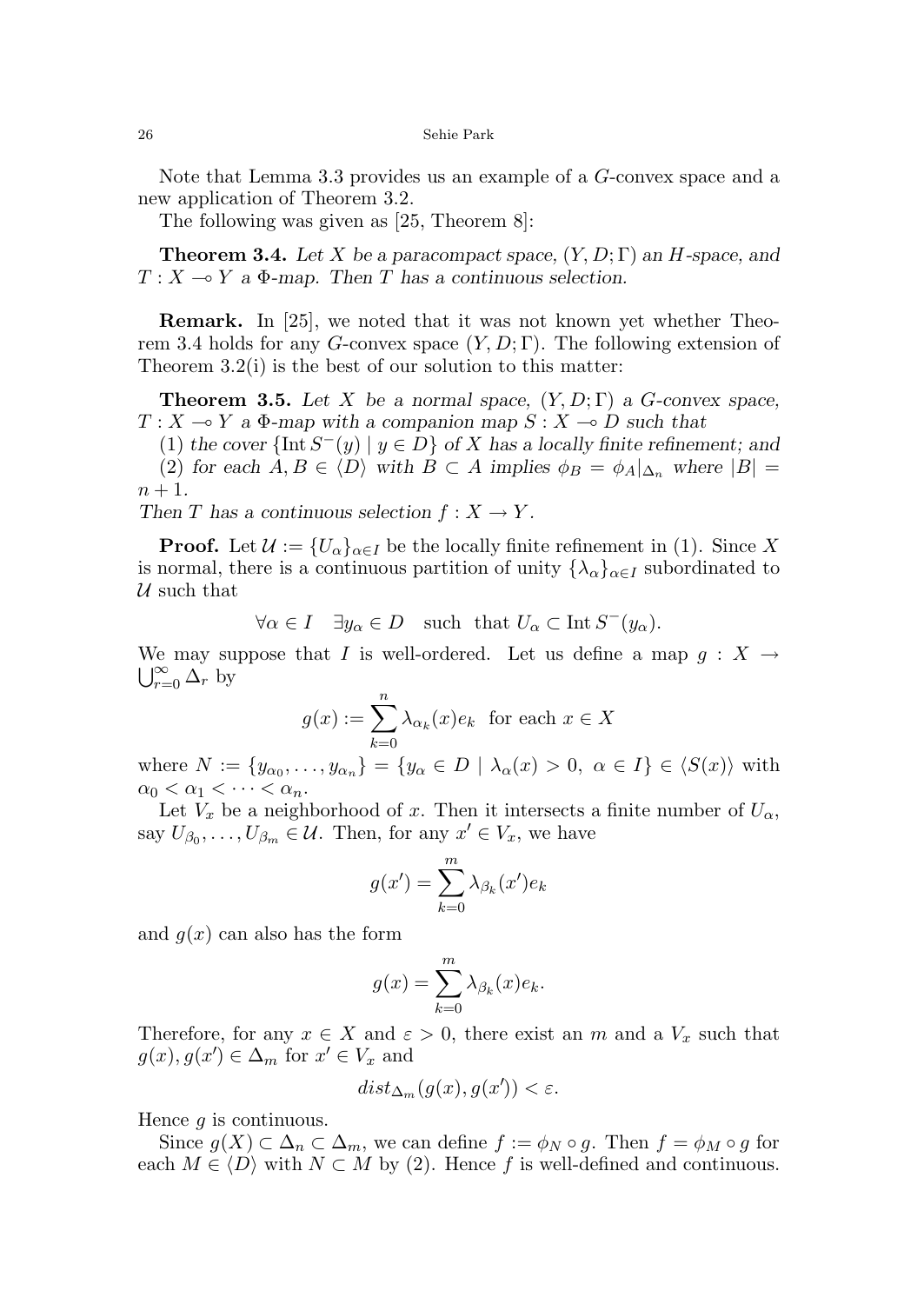It remains to show that f is a selection of T. In fact, for any  $x \in X$  with  $\lambda_{\alpha_k}(x) > 0$  for all k,

$$
x\in U_{\alpha_k}\subset\operatorname{Int}S^-(y_{\alpha_k})\subset S^-(y_{\alpha_k})\text{ implies }y_{\alpha_k}\in S(x)
$$

and hence  $N \in \langle S(x) \rangle$ . Since S is a companion of the Φ-map T, we have  $\Gamma_N \subset T(x)$ . Since  $f(x) \in \phi_N(\Delta_n) \subset \Gamma_N$ , we have  $f(x) \in T(x)$ . This completes our proof.

**Remarks.** 1. When  $X$  is paracompact, condition  $(1)$  is automatically satisfied.

2. When  $(Y, D)$  is a convex space, then condition  $(2)$  is automatically satisfied.

3. When X is paracompact and  $(Y, D)$  is a convex space, then Theorem 3.5 reduces to [25, Theorem 6].

### 4. Comments on other works

In this section, we collect some consequences of the selection theorems in Section 3 mainly due to other authors. These consequences are not cited in [25] and most of them have appeared after [25].

# (I) Wu and Shen 1996 [38]

In this paper, the following was given as a generalization of a result of Yannelis and Prabhakar [39]:

**Theorem 1** ([38]). Let X be a nonempty paracompact subset of a topological space E and Y be a nonempty subset of a Hausdorff topological vector space F. Suppose that  $S, T : X \to 2^Y$  are two multivalued mappings with the following conditions:

(i) for each  $x \in X$ ,  $S(x)$  is nonempty and co  $S(x) \subset T(x)$ .

(ii) S has local intersection property.

Then T has a continuous selection.

Note that this was already known ealier by Browder and follows from our Theorem 3.4.

#### (II) Zhang 1997 [41]

Zhang stated that the above theorem might be the most general form among existing selection theorems in topological linear spaces. He also stated that the supposition in the above theorem is strong and proved approximate selection theorems under suitable conditions.

## (III) Ben-El-Mechaiekh et al. 1998 [1]

The following was given:

**Proposition 3.8** ([1]). Let  $C$  be a  $B'$ -convexity on a topological space Y. Let X be a paracompact space, and let  $\phi: X \to Y$  be a correspondence with nonempty, C-convex values and open lower section  $\phi^{-1}(y) = \{x \in X \mid y \in$  $\phi(x)$ . Then  $\phi$  has a continuous selection.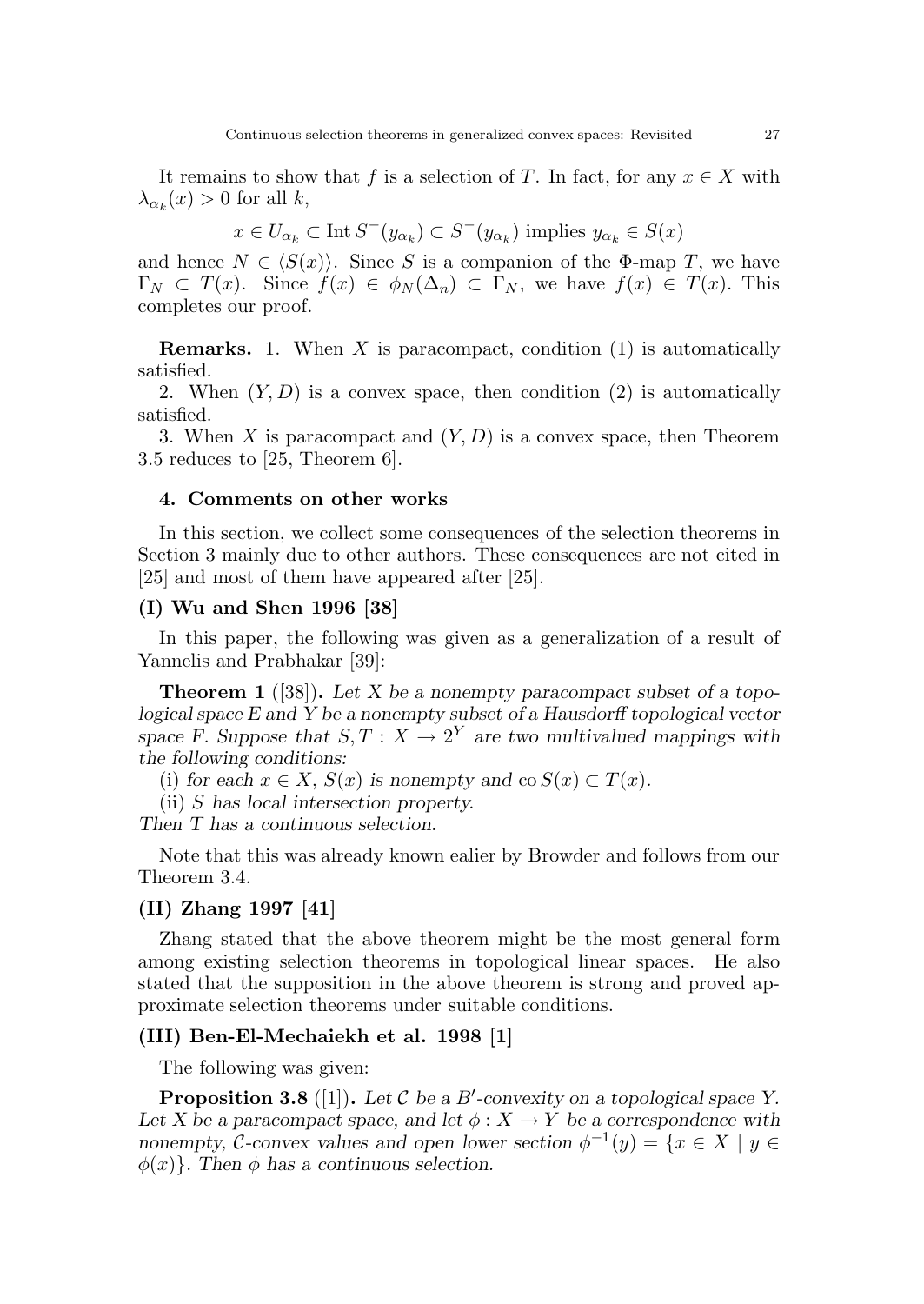Note that  $(Y, \mathcal{C})$  is an example of G-convex space satisfying condition  $(2)$ of Theorem 3.5; see [1]. Hence the above proposition follows from Theorem 3.5. Moreover, every  $H$ -space  $(Y; \Gamma)$  has a  $B'$ -convexity  $[1,$  Proposition 3.6], Theorem 3.4 follows from Theorem 3.5.

### (IV) Lin and Park 1998 [20]

The following simple consequence of Theorem 3.2(i) was obtained:

**Theorem 1** ([20]). Let X be a Hausdorff compact space,  $(Y, \Gamma)$  a Gconvex space, and  $F: X \rightarrow Y$ . Suppose that

(i) for each  $x \in X$ ,  $F(x)$  is G-convex; and

(ii)  $X = \bigcup_{y \in Y} \text{Int } F^-(y)$  (that is,  $F^-$  has transfer open values).

Then F has a continuous selection.

In [20], its authors studied some equilibrium problems, quasi-equilibrium problems, and generalized quasi-equilibrium problems in G-convex spaces using a new method of fixed point approach based on Theorem 1.

#### (V) Mao 1998 [21]

In [21], its author presented the following continuous selection theorem in H-space which includes the earlier selection theorems of Tarafdar and Wu as special cases:

**Theorem 2.3** ([21]). Let X be a nonempty paracompact subset of a Hausdorff space E. Let  $(F, \{\Gamma_A\})$  be an H-space and let Y be a nonempty subset of F. Suppose  $S, T : X \to 2^Y$  are two multivalued mappings such that

(i) S has local intersection property and  $S(x)$  is nonempty for each  $x \in X$ ;

(ii) for each  $x \in X$ ,  $T(x)$  is H-convex with respect to  $S(x)$ .

Then T has a continuous selection.

Note that this is a simple consequence of Theorem 3.4.

#### (VI) Kim and Tan 2001 [18]

The following is also a simple consequence of Theorem 3.4:

**Lemma 2** ([18]). Let  $X$  be a non-empty paracompact set in a Hausdorff topological space and Y be a non-empty subset of a Hausdorff topological vector space. Let  $S, T : X \to 2^Y$  be correspondences such that

(1) for each  $x \in X$ ,  $\emptyset \neq$  co  $S(x) \subset T(x)$ ,

 $(2)$  S is transfer open inverse valued on X.

Then T has a continuous selection.

Note that this was already well-known that time and that Y could be a mere convex space; see [25, Theorem 6]. Moreover, Lemma 1 of [18] shows that, if  $S: X \to Y$  is transfer open valued, then  $\bigcup_{x \in X} S(x)$  is open in Y. This simply follows from our definition of that concept.

In [18], from Lemma 2, its authors derived a collectively fixed point theorem, which was applied to two general equilibrium existence theorems and three quasi-variational inequalities.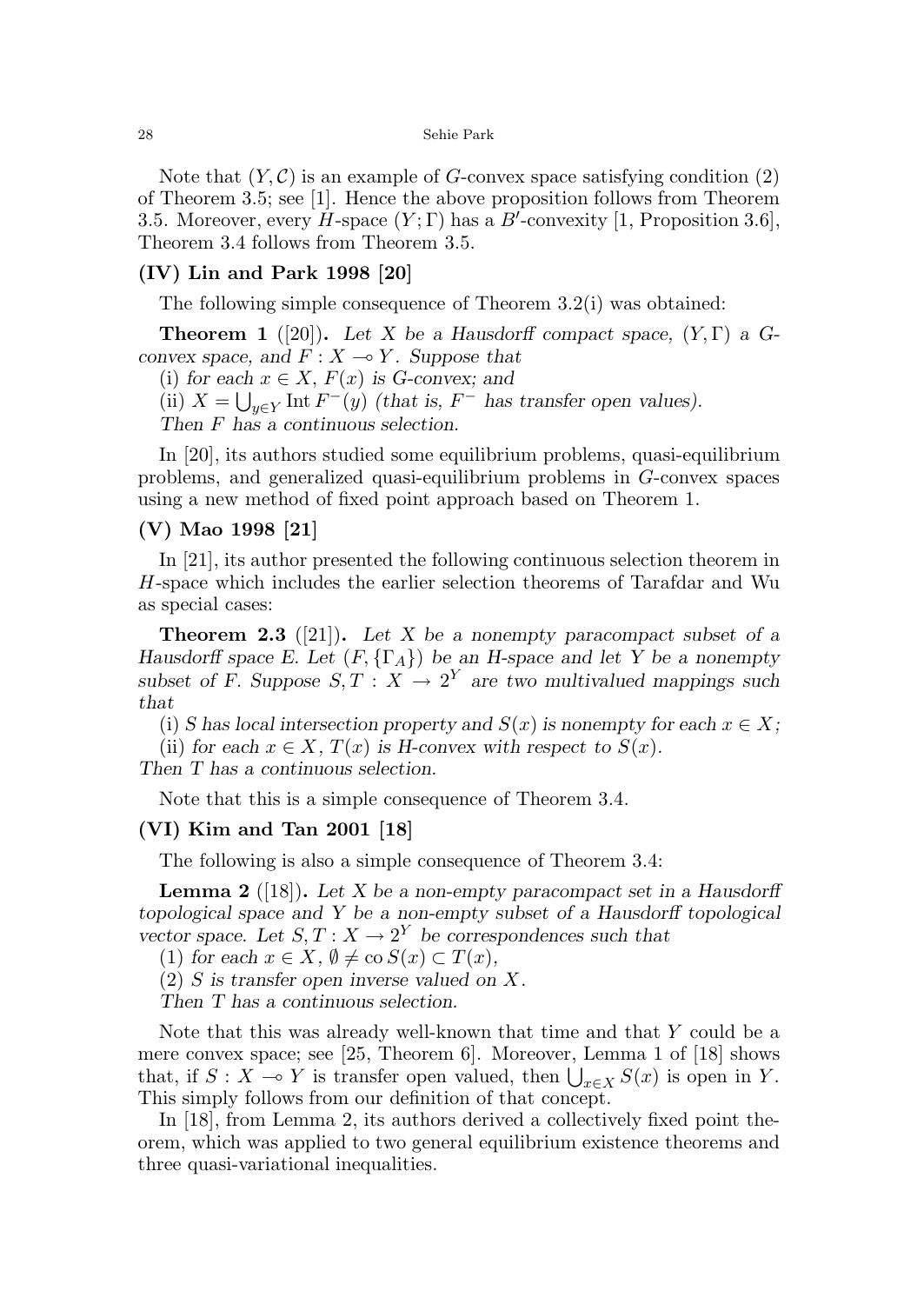# (VII) Ding and J. Y. Park 2002 [11]

Motivated by  $[25,$  Theorem  $1(i)$ , the following was obtained:

**Theorem 2.1** ([11]). Let X be a normal space,  $(Y, F)$  be an L-convex space, and  $G: X \to 2^Y$  be a set-valued mapping such that

(i) G has nonempty L-convex values and satisfies the local intersection property, and

(ii) there exists a compact subset K of X and a finite subset M of Y such that  $X \backslash K \subset \bigcup_{y \in M} \text{Int } G^-(y)$ .

Then there exists a continuous selection  $f : X \to Y$  of G such that  $f = \phi \circ p$  where  $\phi : \Delta_n \to Y$  and  $p : X \to \Delta_n$  are both continuous and n is some positive integer.

Here L-convex spaces are particular forms of G-convex spaces and note that X is covered by finite number of Int  $G^-(y)'$ s.

Based on Ding's misconception that L-spaces (not L-convex spaces) in [1] extend our G-convex spaces, he and his followers produced a very large number of papers on  $L$ -convex spaces or  $FC$ -spaces just imitating the  $G$ convex space theory; see [31]. The same phenomenon is occurring for the so-called *GFC*-spaces.

# (VIII) Ding and J. Y. Park 2002 [12]

The following particular form of Theorem 3.2(i) appeared:

**Lemma 2.1** ([12]). Let X be a normal space,  $(Y, \Gamma)$  be a G-convex space and  $G: X \to 2^Y$  be a set-valued mapping such that

(i) G has a nonempty G-convex values,

(ii)  $X = \bigcup_{y \in Y} \text{Int } G^{-1}(y),$ 

(iii) there exists a nonempty compact subset  $K$  of  $X$  and a finite subset M of Y such that  $X \backslash K \subset \bigcup_{y \in M} \text{Int } G^{-1}(y)$ .

Then there exists a continuous selection  $f : X \to Y$  of G such that  $f = \phi \circ \psi$  where  $\phi : \Delta_n \to Y$  and  $\psi : X \to \Delta_n$  are both continuous and n is some positive integer.

Note that  $X = \bigcup \{ \text{Int } S^-(y) \mid y \in A \}$  for some  $A \in \langle S(X) \rangle$ .

# (IX) Yu and Lin 2003 [39]

The following theorem was given as above:

**Theorem 1** ([39]). Let X be a paracompact topological space,  $(Y, D; \Gamma)$ be a G-convex space, K a nonempty compact subset of X, and  $S: X \to D$ ,  $T : X \longrightarrow Y$  be two maps satisfying the following conditions:

(i) for each  $x \in X$ ,  $M \in \langle S(x) \rangle$  implies  $\Gamma_M \subset T(x)$ ;

(ii)  $X = \bigcup \{ \text{Int } S^-(y) \mid y \in D \};$  and

(iii)  $X \backslash K \subset \bigcup \{ \text{Int } S^-(y) \mid y \in M \}$  for some  $M \in \langle D \rangle$ .

Then there exist  $A \in \langle D \rangle$ , with  $|A| = n+1$  for some  $n \in N$  and continuous mappings  $g : \Delta_n \to \Gamma_A$ ,  $\phi : X \to \Delta_n$  such that  $f = g\phi$  is a continuous selection of T.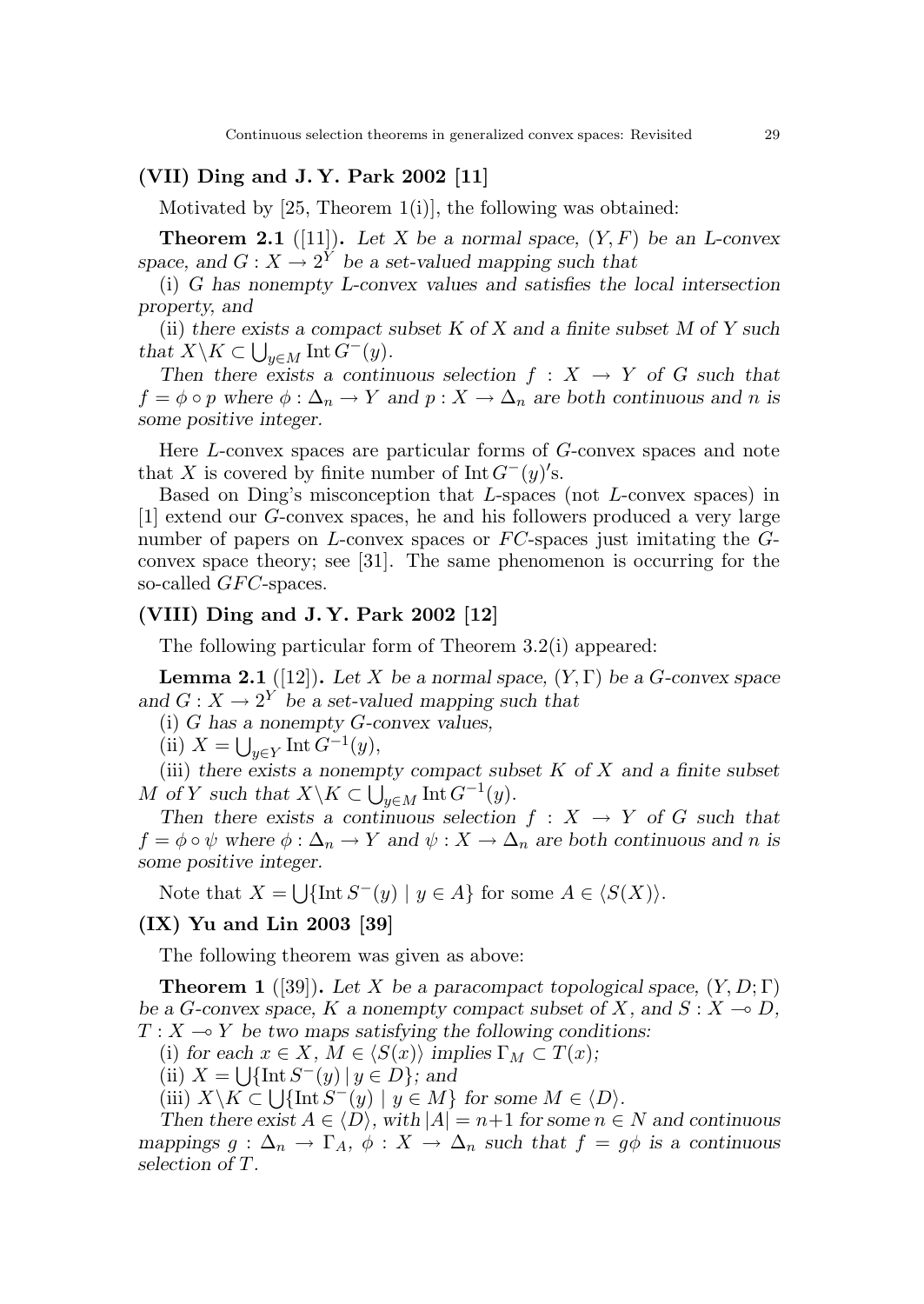In [39], all spaces are assumed to be Hausdorff. Note that the paracompactness in Theorem 1 [39] can be replaced by the normality. In case X has an infinite open cover, a number of selection results were given in [25].

# (X) Fakhar and Zafarani 2005 [13]

The following is a consequence of Theorem 3.5:

**Proposition 2.1** ([13]). Let  $(X, D; \Gamma)$  be a G-convex space and Y be a normal space. Suppose that  $S: Y \to 2^D$  and  $T: Y \to 2^X$  are two multivalued mappings such that:

(1) for each  $y \in Y$  and for every  $L \in \langle S(y) \rangle$  one has  $\Gamma(L) \subseteq T(y)$ ,

 $(2)$  there exists a nonempty paracompact subset K of Y and finite subset M of D such that  $Y \setminus K \subseteq \bigcup \{\text{Int } S^-(x) : x \in M\},\$ 

(3)  $K = \bigcup \{ \text{Int } S^-(x) : x \in S(K) \},\$ 

(4) for each  $A \in \langle D \rangle$  we have  $\phi_A(\Delta_l) = \phi_L(\Delta_l)$  for any  $L \subseteq A$  where  $l + 1 = |L|$ .

Then T has a continuous selection.

Note that Y has a locally finite subcover of the cover  $\{\text{Int } S^-(x) : x \in X\}$ and hence condition (1) of Theorem 3.5 is satisfied.

## (XI) Ding 2006 [10]

The following is a particular form of Theorem 3.2(i) for  $Y = D$ :

**Theorem 2.1** ([10]). Let X be a normal space and  $(Y, \varphi_N)$  be an FCspace. Let  $F, G: X \to 2^Y$  be two set-valued mappings satisfying the following conditions:

(i) For each  $x \in X$ ,  $G(x)$  is an FC-subspace of Y relative to  $F(x)$ ,

(ii) There exists an  $N = \{y_0, y_1, \ldots, y_n\} \in \langle Y \rangle$  such that  $X = \bigcup_{i=0}^n \text{Int } F^-(y_i)$ . Then there exists a continuous selection  $f : X \to Y$  of G such that  $f = \varphi_N \circ \psi$  where  $\varphi_N : \Delta_n \to Y$  and  $\psi : X \to \Delta_n$  are both continuous.

Recall that  $FC$ -spaces are particular  $G$ -convex spaces; see [31].

Ding claimed that, as applications, some new collectively fixed point theorems and coincidence theorems for two families of set-valued mappings defined on product space of noncompact topological spaces are obtained under very weak assumptions.

## (XII) Chen and Chang 2007 [6]

In [6], its authors proved the following well-known result of Browder and many others:

**Lemma 2** ([6]). Let Y be a compact set, X be a nonempty convex subset of a topological vector space E and  $T: Y \to 2^X$  be a  $\Phi$ -mapping. Then there exists a continuous function  $f: Y \to X$  such that for each  $y \in Y$ ,  $f(y) \in T(y)$ ; that is, T has a continuous selection.

Here Y should be a Hausdorff compact space.

# (XIII) Chen, Chang and Liao 2007 [9]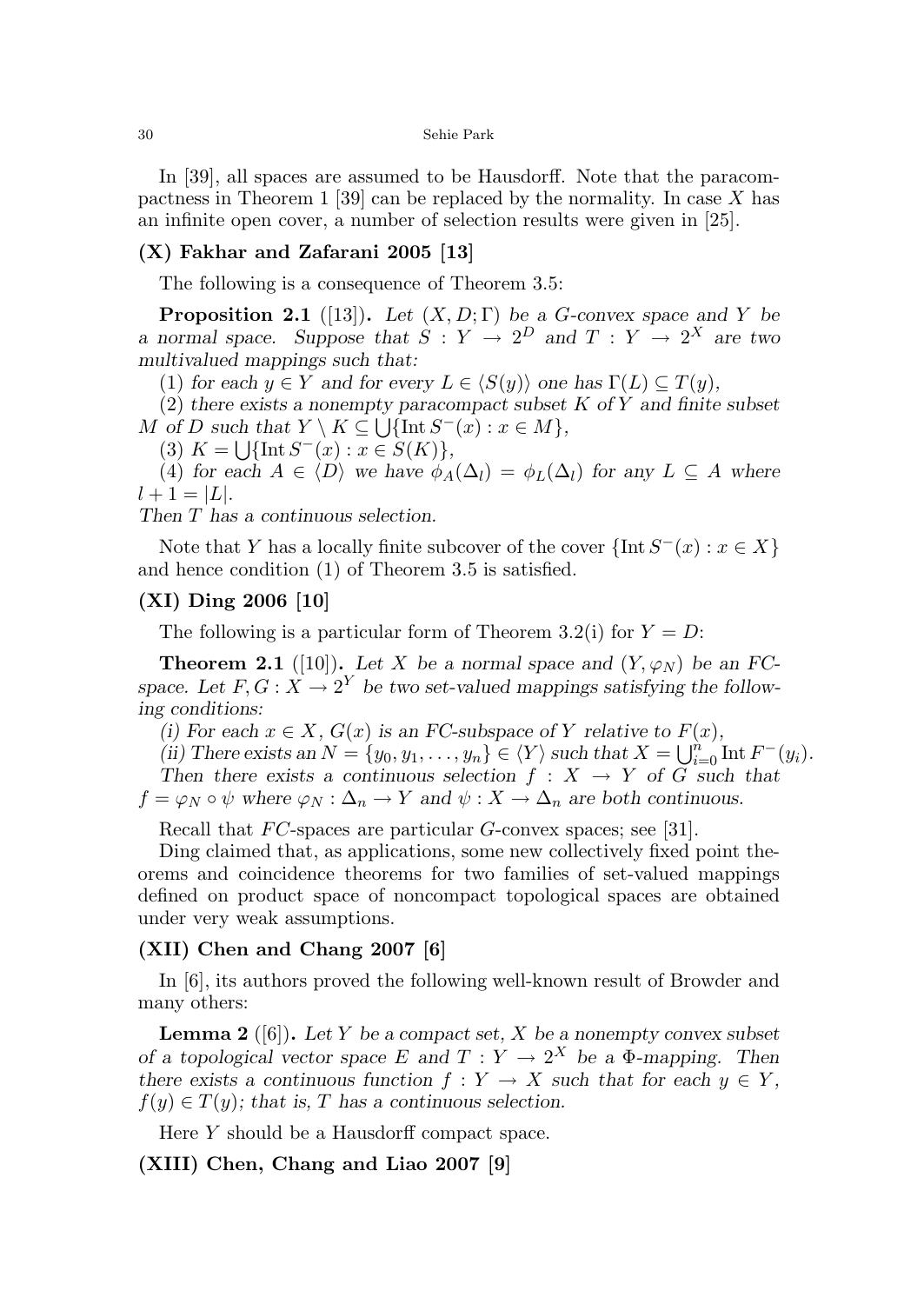In [9], the authors proved the following well-known result in [25]:

**Lemma 2.1** ([9]). Let Y be a compact set, X a G-convex space. Let and  $T: Y \to 2^X$  be a  $\Phi$ -mapping. Then there exists a continuous function  $f: Y \to X$  such that for each  $y \in Y$ ,  $f(y) \in T(y)$ , that is, T has a continuous selection.

Here Y should be a Hausdorff compact space.

# (XIV) Chen and Chang 2007 [7]

In [7], the authors cited the following result:

**Theorem 1** ([22]). Let X be a paracompact topological space, Y a hyperconvex metric space, and  $F: X \to SA(Y)$  a quasi-lower semicontinuous mapping. Then F has a continuous selection.

From this, the authors proved the following:

**Theorem 2** ([7]). Let X be a paracompact topological space, and Y a hyperconvex metric space. If  $T : X \to 2^Y$  is a  $\Phi$ -mapping, then T has a continuous selection.

However, this follows from the earlier Theorem 3.4 since Horvath [17] noted that every hyperconvex metric space is an  $H$ -space.

### (XV) Chen, Chang and Chung 2009 [8]

In [8], the following was proved:

**Lemma 2** ([8]). Let X be a compact set, and Y a nonempty almostconvex subset of a Hausdorff topological vector space E. If  $T : X \to 2^Y$ is a generalized  $\Phi$ -mapping with a companion mapping  $F: X \to 2^Y$ , then there exists a continuous function  $f : X \to Y$  such that for each  $x \in X$ ,  $f(x) \in T(x)$ , that is, T has a continuous selection.

Here X should be a Hausdorff compact space and  $E$  is not necessarily Hausdorff. This lemma is well-known for a long period and follows from Lemma 3.3 and Theorem 3.2(i).

#### References

- [1] H. Ben-El-Mechaiekh, S. Chebbi, M. Florenzano and J.-V. Llinares, Abstract convexity and fixed points, J. Math. Anal. Appl. 222 (1998), 138–150.
- [2] H. Ben-El-Mechaiekh, D. Deguire and A. Granas, Points fixes et coïncidences pour les fonctions multivoques (applications de Ky Fan), C. R. Acad. Sci. Paris 295 (1982), 337–340.
- [3] , Points fixes et coincidences pour les fonctions multivoques II (Applications) de type  $\varphi$  et  $\varphi^*$ ), C. R. Acad. Sci. Paris 295 (1982), 381-384.
- [4] F. E. Browder, A new generalization of the Schauder fixed point theorem, Math. Ann. 174 (1967), 285–290.
- [5]  $\_\_\_\_\_\_\_\_\_\_\_\_\_\_\_\_\_\_\_\.\_$  The fixed point theory of multi-valued mappings in topological vector spaces, Math. Ann. 177 (1968), 283–301.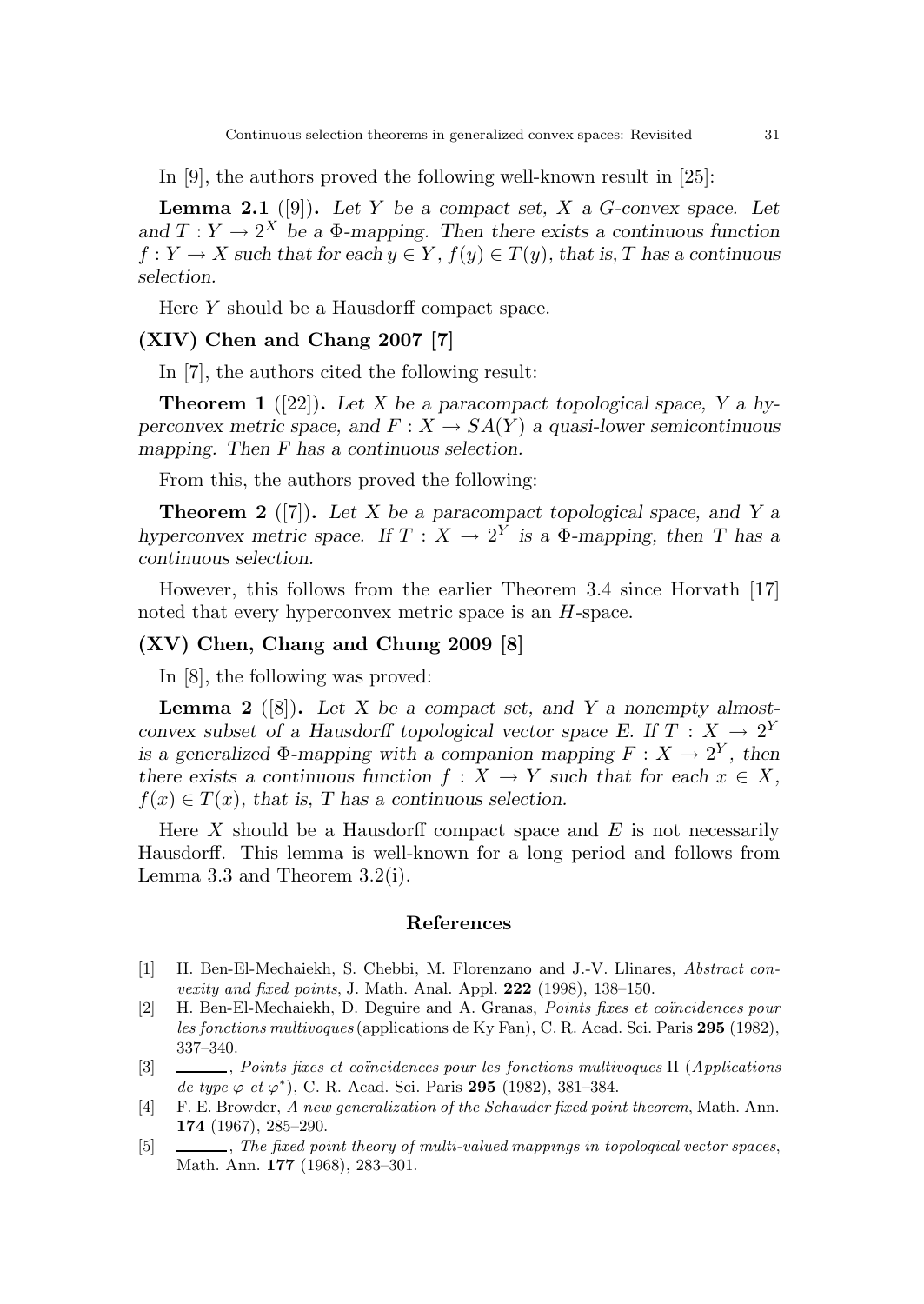#### 32 Sehie Park

- [6] C.-M. Chen and T.-H. Chang, Some results for the family  $KKM(X, Y)$  and the  $\Phi$ mapping, J. Math. Anal. Appl. 329 (2007), 92–101.
- [7]  $\_\_\_\_\_$  Some results for the family  $2-gKKM(X,Y)$  and the  $\Phi$ -mappings in hyperconvex metric spaces, Nonlinear Anal. 69 (2008), 2533–2540.
- [8] C.-M. Chen, T.-H. Chang and C.-W. Chung, Coincidence theorems on nonconvex sets and its applications, Taiwanese J. Math. 13(2A) (2009), 501–513.
- [9] C.-M. Chen, T.-H. Chang and Y.-P. Liao, Coincidence theorems, generalized variational inequality theorems, and minimax inequality theorems for the Φ-mapping on G-convex Spaces, Fixed Point Theory Appl. vol. 2007, Article ID 78696, 13pp. doi:10.1155/2007/78696.
- [10] X. P. Ding, Continuous selection, collectively fixed points and system of coincidence theorems in product topological spaces, Acta Math. Sinica, English Ser.  $22(6)$  (2006), 1629–1638.
- [11] X. P. Ding and J. Y. Park, Continuous selection theorem, coincidence theorem, and generalized equilibrium in L-convex spaces, Comp. Math. Appl. 44 (2002), 95–103.
- [12] , Existence theorems of solutions for generalized quasi-variational inequalities in non-compact G-convex spaces, Fixed Point Theory and Applications (Y.J. Cho et al., ed.), vol. 3, Nova Sci. Publ., Huntington, N.Y., 2002, pp. 53–62.
- [13] M. Fakhar and J. Zafarani, Fixed point theorems and quasi-variational inequalities in G-convex spaces, Bull. Belg. Math. Soc. 12 (2005), 235–247.
- [14] C. J. Himmelberg, *Fixed points of compact multifunctions*, J. Math. Anal. Appl. 38 (1972), 205–207.
- [15] C. D. Horvath, Convexité généralisée et applications, Méthodes Topologiques en Analyse Convexe, Sem. Math. Supér. 110, Press. Univ. Montreal, 1990, pp. 79–99.
- [16] , Contractibility and general convexity, J. Math. Anal. Appl. 156 (1991), 341–357.
- [17] , Extension and selection theorems in topological spaces with a generalized convexity structure, Ann. Fac. Sci. Toulouse 2 (1993), 253–269.
- [18] W. K. Kim and K.-K. Tan, New existence theorems of equilibria and applications, Nonlinear Anal. 47 (2001), 531–542.
- [19] M. Lassonde, On the use of KKM multifunctions in fixed point theory and related topics, J. Math. Anal. Appl. 97 (1983), 151–201.
- [20] L.-J. Lin and S. Park, On some generalized quasi-equilibrium problems, J. Math. Anal. Appl. 224 (1998), 167–181.
- [21] J.-F. Mao, A new continuous selection theorem, J. Math. Anal. Appl. 222 (1998), 585–593.
- [22] J. T. Markin, A selection theorem for quasi-lower semicontinuous mappings in hyperconvex metric spaces, J. Math. Anal. Appl.  $321$  (2006), 862–866.
- [23] S. Park, Five episodes related to generalized convex spaces, Nonlinear Funct. Anal. Appl. 2 (1997), 49–61.
- [24]  $\_\_\_\_\_\$ , A unified fixed point theory of multimaps on topological vector spaces, J. Korean Math. Soc. 35 (1998), 803–829.
- [25] , Continuous selection theorems in generalized convex spaces, Numer. Funct. Anal. Optimiz. 20 (1999), 567–583.
- [26]  $\ldots$ , Ninety years of the Brouwer fixed point theorems, Vietnam J. Math. 27 (1999), 187–222.
- [27] , Elements of the KKM theory for generalized convex spaces, Korean J. Comp. Appl. Math. 7 (2000), 1–28.
- [28] , Comments on some fixed point theorems on generalized convex spaces, Fixed Point Theory and Applications (Y. J. Cho et al., eds.), vol. 6, Nova Sci. Publ., New York, 2007, pp. 151–163.